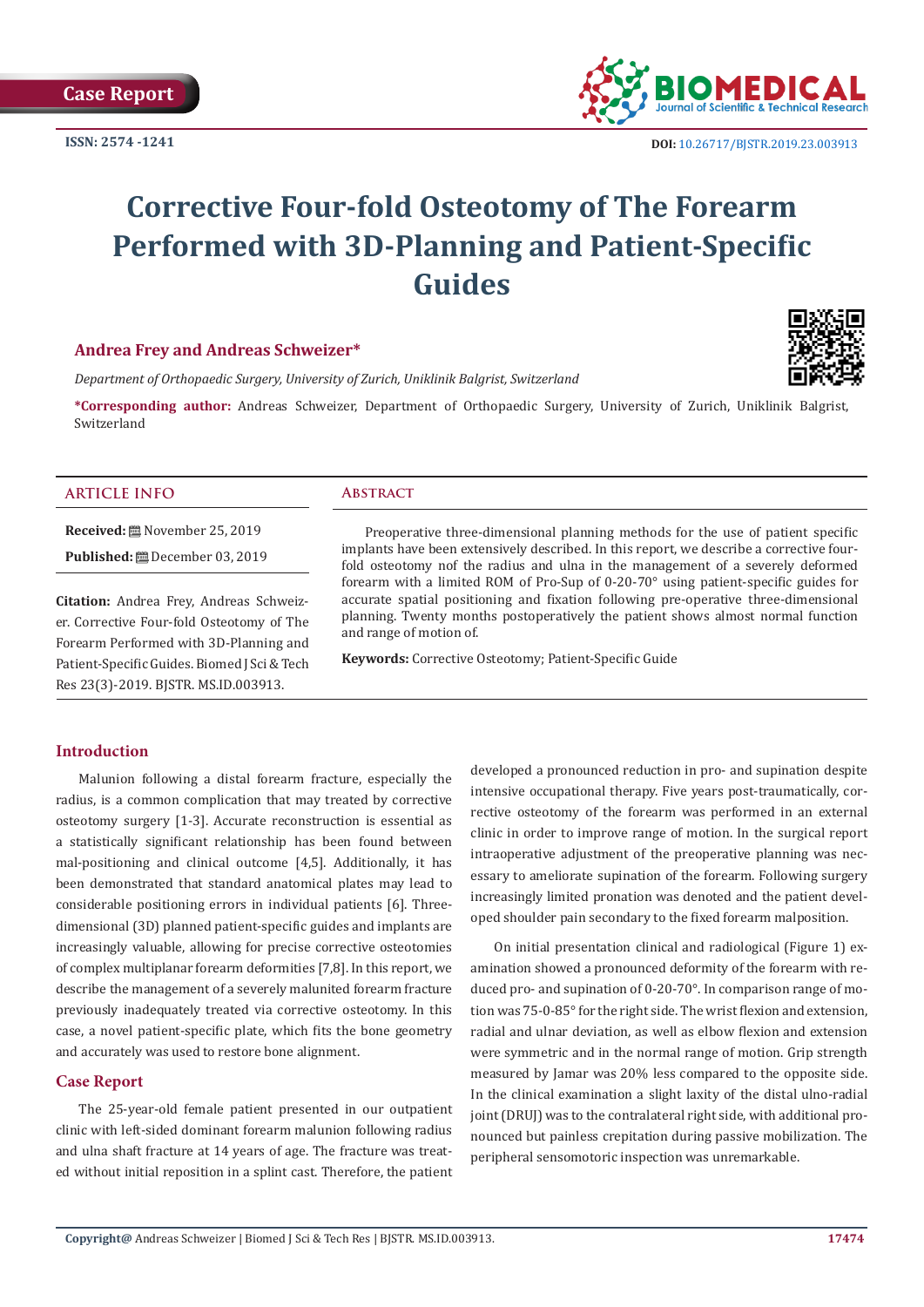

**Figure 1:** Anteroposterior and Lateral Pre-operative Radiographs of the Affected Forearm.

Following clinical presentation, computertomographic (CT) imaging (data (120 kV, Philips Brilliance 40 CT, Philips Healthcare, Netherlands) of both forearms were obtained and converted to a three-dimensional (3D) triangular surface model by segmenting the bone anatomy using commercially available software (Mimics, Materialise, Belgium). Using the healthy right-side as a superimposed template (Figure 2a & 2b) an exact quantification of the deformity could be established.



**Figure 2:** 

a) Superimposition of the Healthy Radius (Green) Aligned with the Affected Left Radius (Orange) and b) Aligned with Deformed Ulna and Radius.



**Figure 3:** 

a) Positioning of the Osteotomy Planes based on the Contralateral Side with

b) Simulation of Achievable Correction.

In this case the analysis revealed a pronounced malformation caused by the malunion of the fracture as well as an additional deformity due to the previous corrective osteotomy. In order to establish normal anatomic setting a four-fold corrective osteotomy of the malunion and osteotomy zone of the distal ulnar and radial shaft was needed (Figure 3a & 3b). All four osteotomies were planned in a single plane cut manner to allow to rotate and correct the concerning fragment in the rotational axis normal to the cutting plane. This allows to fixate the fragments in plan to plane fit providing high initial stability. The final correct anatomy abolishes bony collision in pronation and thus improves range of motion. According to the anatomic restoration one large drilling and sawing guide for the

radius including both osteotomies and an appropriate reduction guide was constructed whereas on the ulna each of the osteotomies had its own cutting and reposition guides (Figure 4a-4c).



**Figure 4:** Guides and Simulation of Surgical Treatment. a) Affected bones with Fitted Drilling and Cutting Guides.

b) Bone Segments in Planned Position, Following Osteotomies and Removal of Drilling and Cutting Guides.

c) Placement of Reposition Guides After Osteotomy.

# **Surgical Procedure**

The Henry approach for the radius shaft was utilized through the interval of the brachioradial and flexor carpi radialis tendon. Primary inspection revealed the severe deformation of the radius with a ventral displacement of the supinator muscle. The resulting bumps and ridges of the radius were used for the exact fit of the guides. The supinator muscle was subsequently completely released until its insertion at the radial head; the pronator muscle could be preserved in its entirety. The large drill and saw guide, which included both osteotomies to the radius, was then placed in position. The guide was conceptualized with a gap to enable the pronator muscle to be preserved. Two K-wires of 2.0mm thickness were then each placed in the middle and proximal fragment (Figure 5).



**Figure 5:** Intraoperative Situs of the Radius Corrective Osteotomy with Cutting and Drilling Guode Above and the Reposition Guide and Plate in Place Below.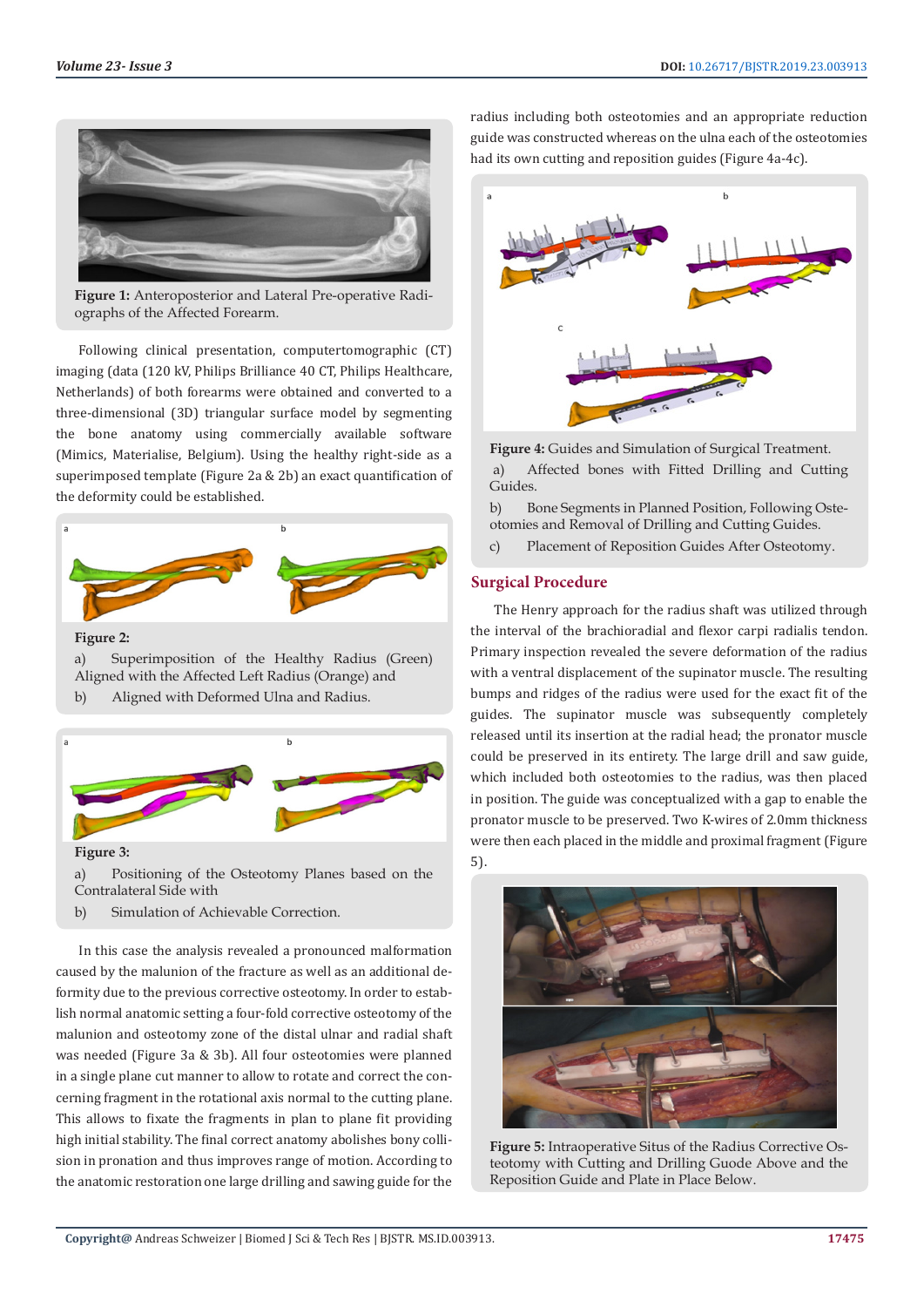Subsequently the osteotomies were performed as a single-cut osteotomy. The K-wires and guide were then removed, and the K-wires were once again inserted in the previously drilled holes. Using the wires, the middle strongly pronated fragment was supinated until all K-wires were aligned. Next, the reposition guide was placed over all wires and fragment approximation to the guide was achieved using a reposition pincer. The tentative reposition was according the pre-operative plan. Subsequently, a 10-hole 3.5mm LCP Synthes plate was placed on the radial aspect of the radius. Fixation was attained with two screws in the middle and three screws in the distal fragment. An inter-fragmentary tension screw was additionally placed in the proximal osteotomy. A single unicortical screw was placed in the middle fragment. Following the removal of the guide, enough stability and increased pronation of about 40° was noted.

Subsequently, the ulnar osteotomy was realized. Due to the expected better stability the proximal osteotomy was first performed. Incision was conducted dorsal of the ulnar shaft between the middle and proximal third, and the interval chosen between the extensor carpi ulnaris and flexor carpi ulnaris musculature. The drilling and sawing guide was then placed, with primary fixation with two K-wires in the distal and proximal fragment. Then, the flat oblique osteotomy was performed in a single-cut technique. The guides were then removed to allow for reposition of both fragments. The plate for ulna shortening osteotomies was placed over the four K-wires, followed by placement of the reposition guide, leading to sufficient fragment adaptation. Subsequently, angle-stable screws were inserted into the corresponding screw hole and an interfragmentary screw of 2.7mm was implanted.

Now, a second incision over the previous scar was performed in order to access the distal third ulnar shaft from dorsal. Once again, the interval between the extensor carpi ulnaris and flexor carpi ulnaris musculature was used. However, due to extensive adhesion the former needed to be released. The extensively deformed ulnar shaft with an angulation of almost 40° was exposed and the corresponding drill and saw guides were placed in position. The planned two K-wires were then inserted in the distal and proximal fragment. This was followed by a z-like single-cut-osteotomy, with the middle osteotomy plane corresponding to the single-cut plane. The guides were subsequently removed and the tapered ends of the osteotomy completed with the saw.

Then the derotation into anatomical position was performed and a short plate for ulna shortening osteotomy was placed over the four K-wires, followed by the reposition guide. The K-wires were then successively replaced with angle-stable screws and an additional interfragmentary screw of 2.4mm. The palmar protruding bone spur is flattened. Intraoperatively, an improvement in the range of motion with soft stop in both pro- and supination of around 70-0-70° was denoted, whilst preserving stability of the DRUJ. Intraoperative fluoroscopy showed correct shaft positioning with an acceptable ulna-minus variance of 1.5mm. Subsequently, wound closure was performed, and a long wrist splint applied.

#### **Follow-up**

For eight weeks following surgery no weight bearing was permitted, but active mobilization was permitted through an occupational therapist. For adequate protection a wrist splint cast was worn during this period. Radiological examination with CT revealed correct positioning of the implant with progressive signs of consolidation in the area of the osteotomy (Figure 6a & 6b). To further improve mobility and strength intensive occupational therapy was commenced with use of a dynamic splint. One year following four-part corrective osteotomy the patient presented with almost symmetric range of motion regarding the wrist, with a proand supination at 50-0-80° (opposite side 70-0-85°). Grip strength according to Jamar measured 20kg (right: 22kg) and only slight discomfort could be noted during maximum forced movement. The last control at 20 months presented a pain free patient without restriction back at her profession as an occupational therapist.



**Figure 6:** Anteroposterior and Lateral Radiographs (a) and (b). 3D Reconstruction (Light Blue) in Comparison with the Position of the Planning (Other Colors) at 4 Months.

#### **Discussion**

Computer-assisted 3D planning is an increasingly utilized method permitting exact quantification of the malunion and generation of patient specific guides. Whilst translation of the preoperative 3D data to correct a malunion can be challenging, comparative studies with conventional osteotomies have demonstrated favorable results regarding accuracy, surgery time and functional outcome [6,9]. The complexity of the osteotomies may vary strongly, ranging from single-cut osteotomies to multiple, composite osteotomies, in which additional rotation of fragments is used for correct anatomical positioning [10]. Particularly the preoperative estimation and intraoperative correction of a rotation has been proven more reliable compared with image intensifiercontrolled techniques. Thus, this technique particularly lends itself to the treatment of complex correction [11]. Disadvantages of this technique includes the need for specialized software, planning time,